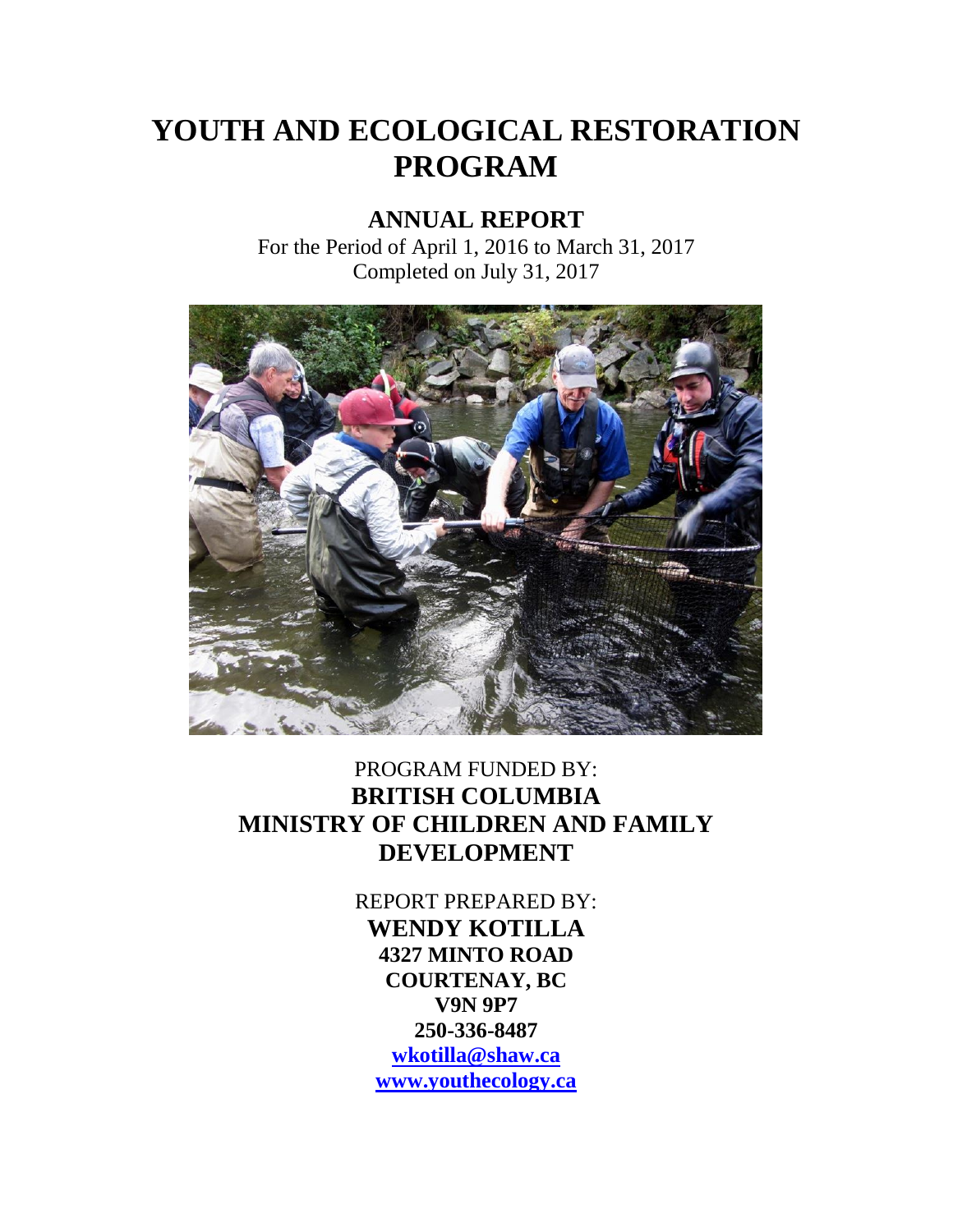## **TABLE OF CONTENTS**

| Cover Page – Photo of Oyster River salmon broodstock capture                                                                                                                                                          |                                                                                                            |  |
|-----------------------------------------------------------------------------------------------------------------------------------------------------------------------------------------------------------------------|------------------------------------------------------------------------------------------------------------|--|
| <b>Table of Contents</b>                                                                                                                                                                                              | $\overline{2}$                                                                                             |  |
| Acknowledgements                                                                                                                                                                                                      | $\overline{2}$                                                                                             |  |
| 1. Introduction                                                                                                                                                                                                       | 3                                                                                                          |  |
| 2. Progress and Outcomes<br><b>Youth Participant Summary</b><br>YERI 2016 to 2017<br><b>YERII</b> Funding History<br>YERII 2016 to 2017<br><b>YERIII</b><br><b>Community Partnerships</b><br><b>Program Promotion</b> | 3<br>$\overline{3}$<br>$\overline{4}$<br>$\begin{array}{c} 4 \\ 5 \\ 5 \end{array}$<br>$\overline{5}$<br>6 |  |
| 3. YER Youth and Caregiver Quotes<br><b>YERI Youth Quotes</b><br><b>YERI</b> Caregiver Quotes<br><b>YERII Youth Quotes</b><br><b>YERII</b> Caregiver Quotes                                                           | 6<br>6<br>$8\,$<br>9<br>9                                                                                  |  |
| 4. Budget                                                                                                                                                                                                             | 10                                                                                                         |  |
| 5. Summary                                                                                                                                                                                                            | 10                                                                                                         |  |
| Table 1: Youth Participant Summary                                                                                                                                                                                    | 11                                                                                                         |  |
| Table 2: Budget for April 1, 2016 to March 31, 2017                                                                                                                                                                   | 13                                                                                                         |  |
| Appendix A: YER Community Partnerships                                                                                                                                                                                | 14                                                                                                         |  |

## **ACKNOWLEDGEMENTS**

Youth and Ecological Restoration Program funding was provided by BC, Ministry of Children and Family Development; thanks to Community Manager, Curtis Cameron. Funds for two Phase II projects were contributed by the Comox Valley Regional District through the Community Services Branch and a Grant in Aid which permitted a Registered Professional Biologist to teach youth scientific methods used to document our regional parks. These finances support vulnerable Comox Valley youth to gain a sense of themselves as connecting with and belonging to our community. Special recognition and appreciation goes to Biologist Ian Moul for his exceptional service on eleven YERII projects from 2012 to 2016 as he has relocated and is focusing on other professional work.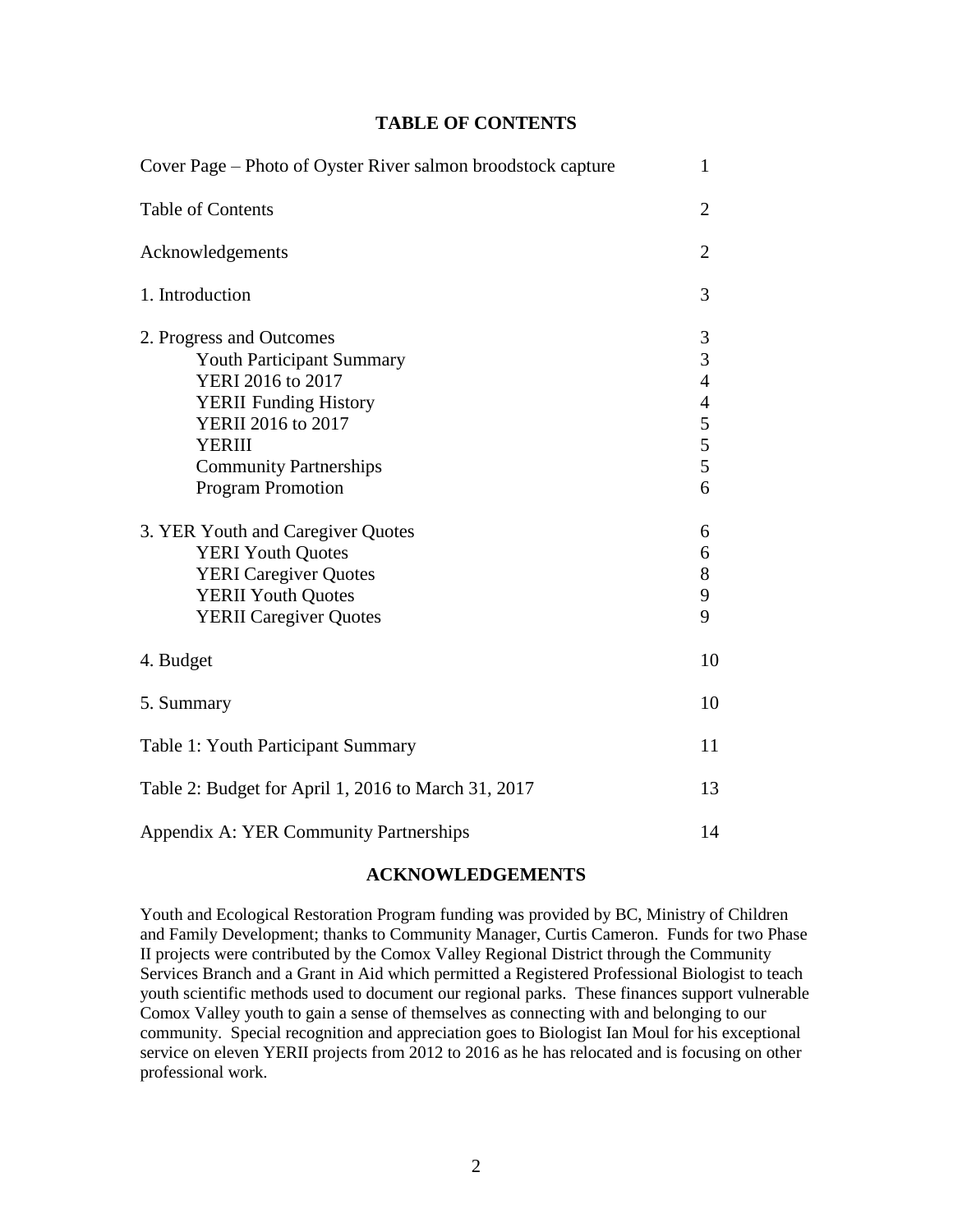## **1. INTRODUCTION**

The Youth and Ecological Restoration Program (YER) has been providing services for Comox Valley vulnerable youth for over twelve years. YER connects youth with the natural world and with community members who are working together to rehabilitate local species and ecosystems. Multigenerational mentoring and guidance is a vital component of YER success, as well as the one on one support and supervision. Caring for and nurturing the youth combined with inclusion in practical and meaningful work stimulates them to feel respected, valued and appreciated.

Ecotherapy is known for its restorative powers with improving moods, decreasing anxiety and stress, and recovering a sense of health, happiness and well-being. YER has documented similar improvements in the emotional and physical health of the youth over the history of the program. Twelve annual reports and one ten year review have recorded progress of YER for two hundred and ninety-eight Phase I (YERI), thirty-seven Phase II (YERII) and one Phase III (YERIII) youth participants. A high youth completion rate remains for all three YER phases (Table 1f).

From April 2016 to March 2017, twenty-six youth participated in YER; twenty-one in YERI and five in YERII (Table 1a). The Community Partnerships list has increased by four groups for a total of one hundred and forty six (Appendix A). YER annual budget includes Comox Valley Regional District (CVRD) funds for a biologist on two YERII projects (Table 2). Youth and caregiver comments and feedback verify their YER interactions and experiences. YER has consistently sustained status as a vibrant and successful program for vulnerable youth in the Comox Valley.

## **2. PROGRESS AND OUTCOMES**

YER progress and outcomes require a multitude of elements for success to be ensured. Direct time working with the youth has an equal time commitment for the background work of file maintenance, communication, public relations, administration and program promotion. All of these combined form the essence of YER and are necessary for the program to be available and function as an interconnected and effective system for the youth.

The establishment of community support and partnerships has formed the foundation for YER success. Maintaining connections with local newspapers and social media help endorse the YER community profile. Dialogue with youth and their caregivers provide meaningful expressions to their YER experiences.

#### **Youth Participant Summary**

Twenty-six youth were involved with YER from April 2016 to March 2017; twenty-one YERI and five YERII (Table 1a). There were eighteen boys and three girls for YERI; and four boys and one girl in YERII (Table 1). YERI had twenty youth complete and one who was incomplete; four youth completed YERII and one was incomplete (Table 1a). There was no YERIII for this year. YERI has a ninety-three percent completion rate; YERII is at ninety-seven percent; and YERIII remains at one hundred percent completion (Table 1f).

Three main groups referred twenty-six youth to YER (Table 1b). Comox Valley School District #71 referred seventeen youth: nine came from Glacier View Learning Centre; four from Lake Trail Middle School; and four from Cumberland Community School (Table 1b). MCFD referred six youth: two from Probation Services; and one each from Over Twelve, Under Twelve, Mental Health and a Foster Parent (Table 1b). Comox Valley Community Justice Centre referred three youth to YER (Table 1b).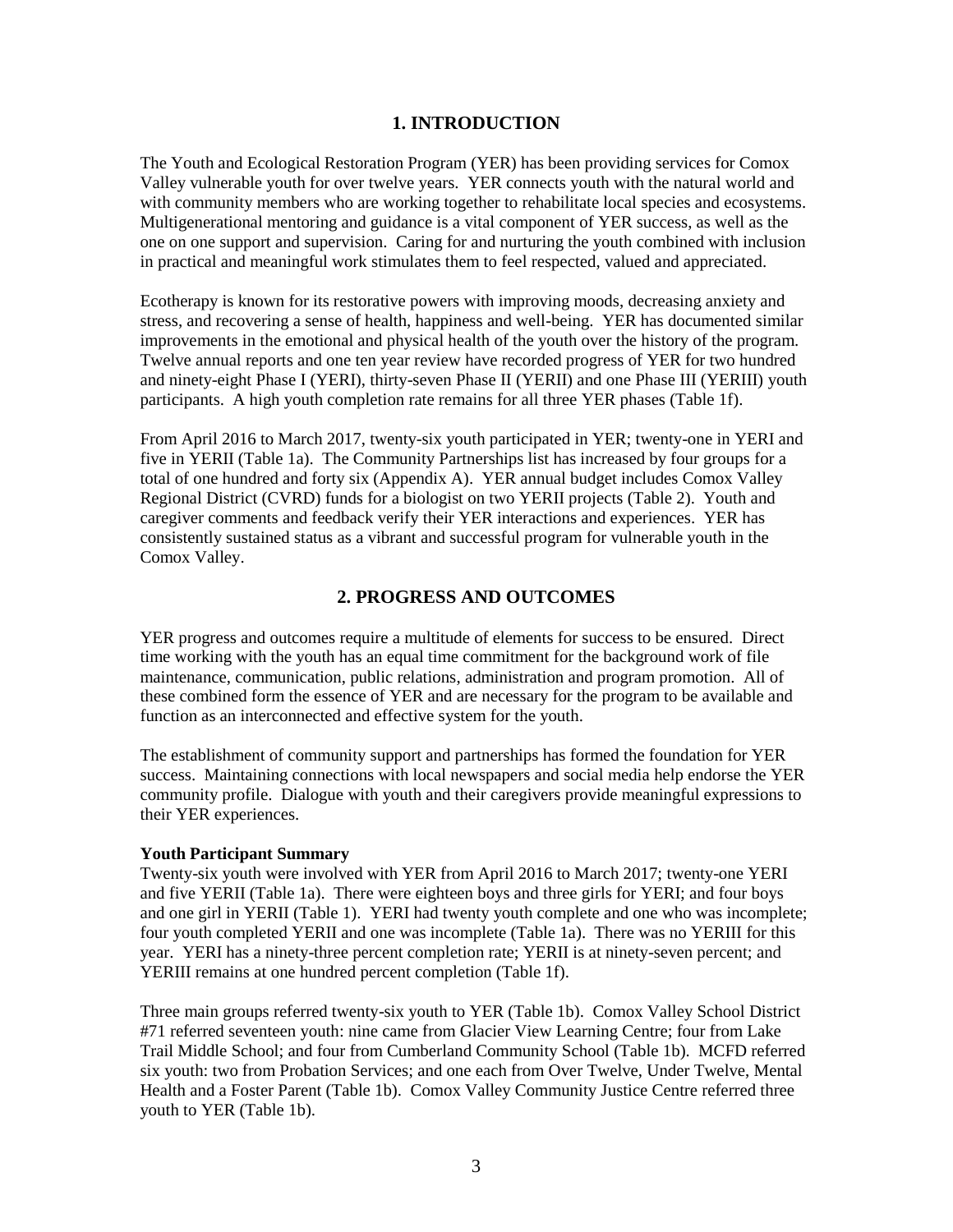YER youth have interconnections with many other Comox Valley youth services. The twenty-six youth who participated in YER from April 2016 to March 2017 also utilized these community services: twenty-six with School District #71; seventeen had been involved with The Linc; fifteen with MCFD; eight at Wachiay Friendship Centre; six with Comox Valley Community Justice Centre; five from John Howard Society; five had counseling at Pacific Therapy; three at Comox Valley Family Services; three had counseling from unknown sources; one had attended Comox Valley Boys and Girls Club; one with Youth Unlimited; and one at the Central Evangelical Free Church Youth Group (Table 1c).

#### **YERI 2016 to 2017**

The twenty-one YERI participants worked with seven environmental organizations for their work experience and training which included helping sick and injured birds, salmon enhancement, planting native plants and water quality monitoring. Twenty youth contributed at Mountainaire Avian Rescue Society; eighteen were involved with Oyster River Enhancement Society; fifteen worked with Millard Piercy Watershed Stewards; eight engaged with Tsolum River Restoration Society; six helped Morrison Creek Streamkeepers; and one each were employed with Comox Valley Project Watershed Society and Comox Valley Regional District (Table 1d).

All YERI youth are required to do an oral presentation on program completion. The highest number of speeches was given within Comox Valley School District #71; eight youth presented to seven different classes (Table 1e). Cummings Home is a seniors assisted living facility that welcomes us to share tea, cookies and conversation after the presentation; six youth spoke to their small and interactive group (Table 1e). Lighthouse Early Learning Centre is a daycare facility for young children; two youth did a speech for them. One youth each did presentations for: Comox Valley Boys and Girls Club, Adventure Club; Wee Care Early Childhood Centres, Royston Elementary School; MCFD, Youth Support Team; and First Comox Scout Group (Table 1e).

#### **YERII Funding History**

YERII was initiated in 2007 with funding through the Vancouver Foundation (VF), Robert and Florence Filberg Fund. VF supported ten youth participating in six projects for Comox Valley Project Watershed Society, Mountainaire Avian Rescue Society, Millard Piercy Watershed Stewards, Oyster River Enhancement Society and Tsolum River Restoration Society. From 2011 to 2016 there have been twenty-seven youth participating in fourteen projects funded by Comox Valley Environmental Council, Comox Valley Regional District (CVRD), Millard Piercy Watershed Stewards, Ministry of Children and Family Development, Mountainaire Avian Rescue Society and UNIFOR Local # 3019. There have been a total number of twenty YERII projects and thirty-seven youth have been involved. Details of these projects are provided in the annual reports at [http://youthecology.ca/annual-reports/.](http://youthecology.ca/annual-reports/)

Starting in 2012, eight YERII projects have been funded by CVRD; four through the Community Services Branch and four with a Grant in Aid. This CVRD support has been significant for YER to provide an advanced YERII experience for youth who have graduated from YERI. All of the finances from CVRD have accomplished ecological inventories in regional parks and ecosystems. Each CVRD funded YERII project supports a biologist to lead the youth with the data collection and then produce a report to assist with park management decisions. These YERII ecological reports can be found at [http://youthecology.ca/ecological-reports/.](http://youthecology.ca/ecological-reports/) All YERII projects end with the youth leading a public tour to share the ecology, history and their experiences of being in the park. This is an incredible partnership between CVRD and MCFD that represents an investment in the social and natural systems of our community, now and into the future.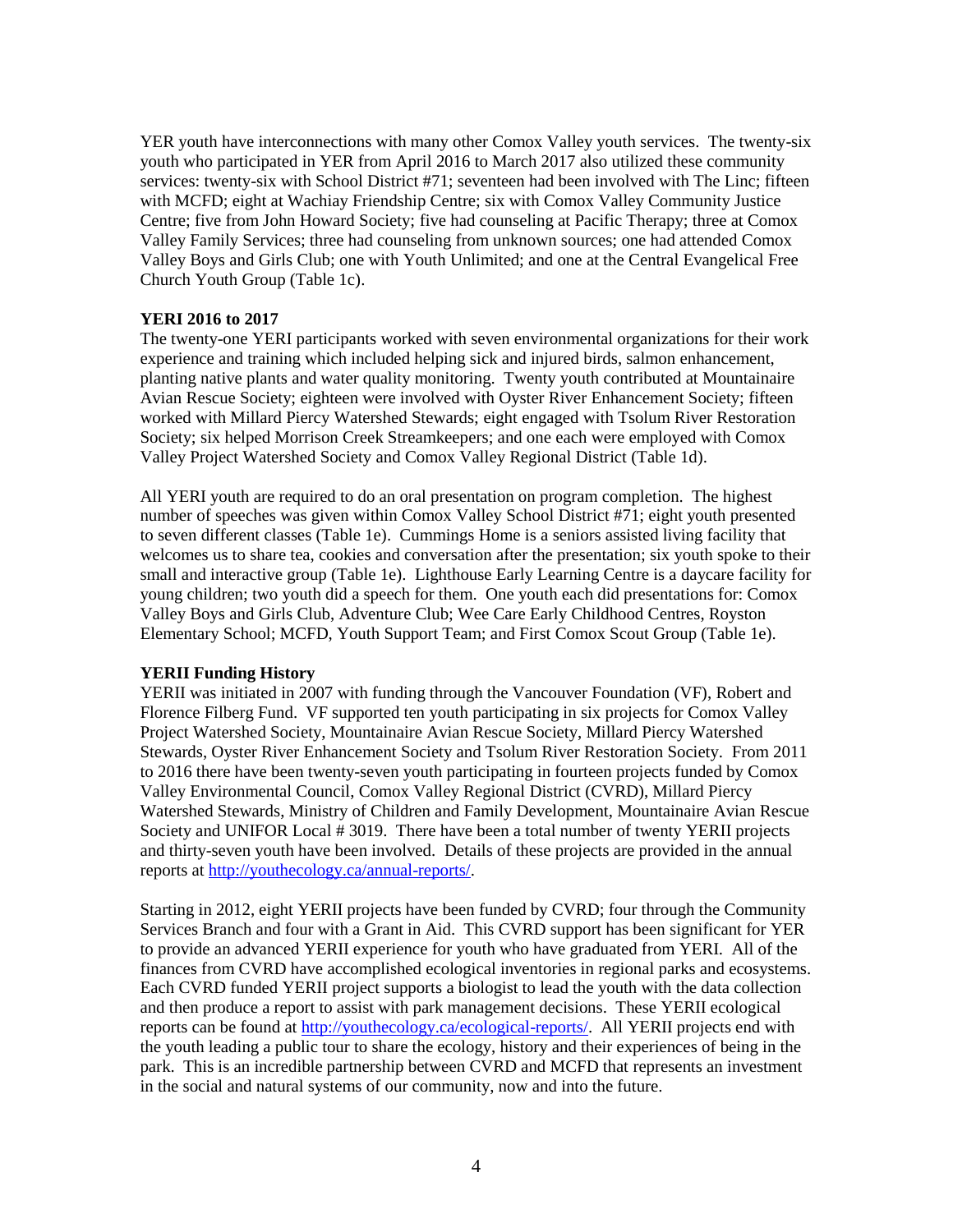#### **YERII 2016 to 2017**

There were three YERII projects in 2016, two were funded by CVRD through the Community Services Branch and a Grant in Aid, and one was funded by MCFD. CVRD funding supports a Registered Professional Biologist to guide the ecological inventory work and produce a report. Expert services are required so the work is scrutinized by high professional standards. Two youth work with the biologist and YER coordinator for five days to record environmental data and on the final day the youth co-facilitate a public tour. These tours have become very popular in our community with attendee numbers as high as thirty-nine.

One YERII project was done with MCFD funds over several months from February to June 2016 with one youth. The ecological work was for CVRD Trent River Park to compile information on the Trent River canyon that had been amassed over a fifteen year period. The youth was involved with several visits to the study area and assisted with computer data entry. The project was not finished in 2016 and plans include completing this YERII project in 2017 with the youth creating a power point presentation for CVRD, Community Services Branch (Table 1d).

From July 12 to 16, 2016, a YERII project was done for CVRD, Community Services Branch in Driftwood Marine Park. Two youth worked with the YER Coordinator and Biologist to establish a vegetation study plot, sample water quality and fish species. The youth used scientific methods to gain ecological knowledge and document information that was used to produce a report of the findings for CVRD. This report is at: [http://youthecology.ca/driftwood-marine-park-yer-report-](http://youthecology.ca/driftwood-marine-park-yer-report-2016/)[2016/.](http://youthecology.ca/driftwood-marine-park-yer-report-2016/) Following the research the youth led a public tour for seventeen people (Table 1d and 1e).

The third YERII project was conducted from July 27 to 31, 2016 with a CVRD, Grant in Aid in Bear Creek Nature Park and supported by Oyster River Enhancement Society. The purpose of this project was to map Channel One that is used for enhancing Oyster River salmon species as part of the small hatchery facility. Channel One, constructed in 1985 for spawning and rearing salmon, had never been previously charted. The two youth utilized a 50m plastic tape, compass, survey pole, laser rangefinder and GPS electronic equipment to establish fixed reference points and determine the channel length. The report is at: [http://youthecology.ca/oyster-river-channel](http://youthecology.ca/oyster-river-channel-one-mapping-yer-report-2016/)[one-mapping-yer-report-2016/.](http://youthecology.ca/oyster-river-channel-one-mapping-yer-report-2016/) The youth guided a tour for ten participants (Table 1d and 1e).

### **YERIII History**

One youth completed the first YERIII project in 2015, which was a partnership with Comox Valley Project Watershed Society (CVPW) to restore salt marsh grass in the K'omoks Estuary. The youth learned restoration methods and taught them to Royston Elementary School children. Funding came from CVPW, UNIFOR Local 3019 and Comox Valley Red Tent. This project was very successful for the YER youth and for the school children. YERIII is quite specialized and has a strong mentoring and teaching component for the youth participant to pass on their acquired wisdom. Opportunities for further YERIII projects and partnerships will be pursued.

### **Community Partnerships**

Community partnerships have been maintained since YER inception and the total group numbers continue to grow. In the past year the number of partnerships increased by four to a total of one hundred and forty six (Appendix A). Referral agencies have remained the same at ten, as have the thirty environmental groups that provide the work experience for the YER youth (Appendix A). The venues for the youth presentations have increased to one hundred and six (Appendix A). The additions were: Comox Valley Boys and Girls Club, Adventure Club; Courtenay Elementary School, Kindergarten; Cumberland Community School, Grade 8; and Wee Care Early Childhood Centres, Royston Elementary School (Appendix A). Building relationships with these groups keeps the YER profile prominent and provides important exposure and support for the program.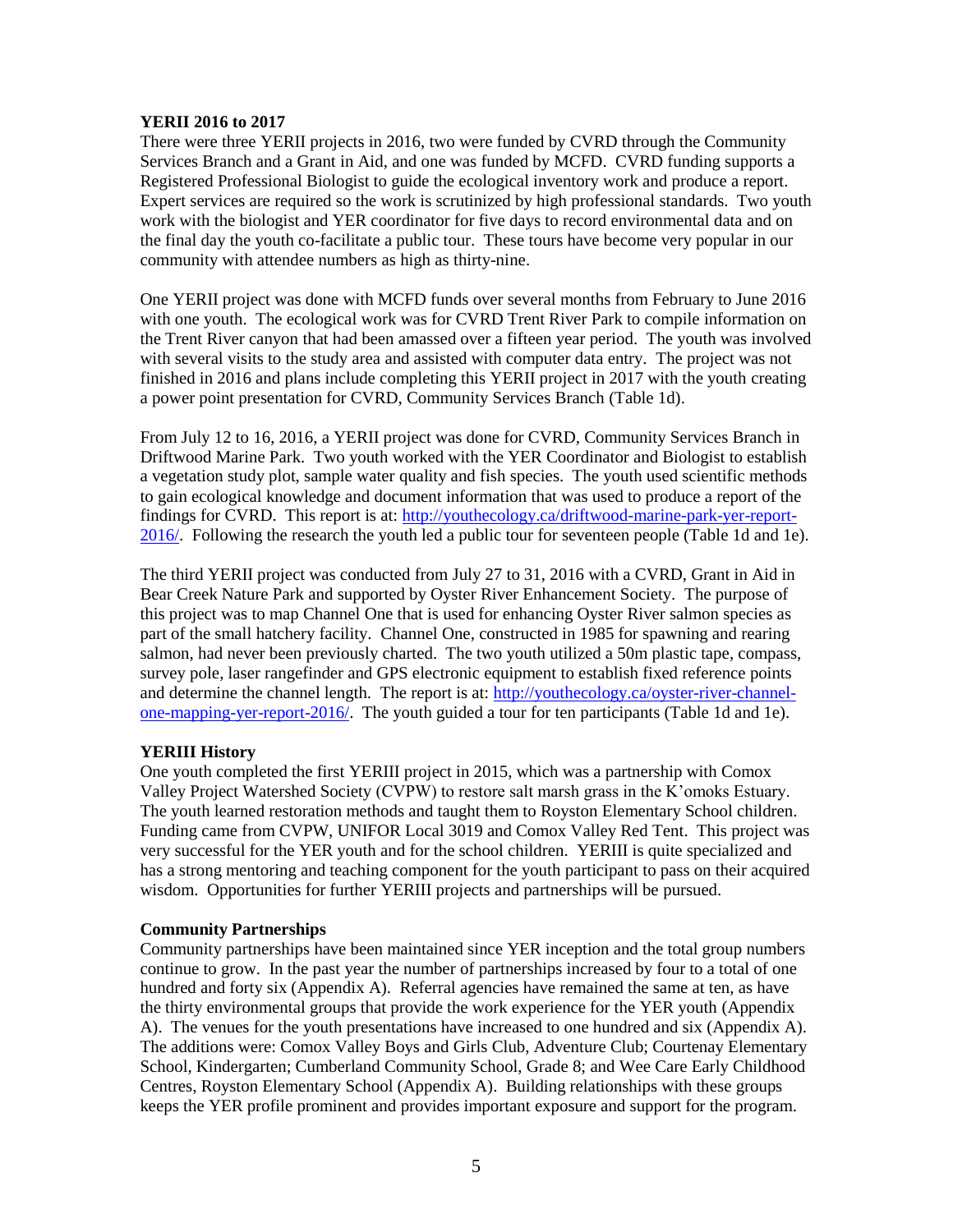### **Program Promotion**

Marketing and advertising YER is important to ensure the program remains visible and active for the community and perspective youth participants. YERII public tours are publicized through articles in the Comox Valley Record, facebook events and online newsletter Tidechange. Oyster River Enhancement Society requested another article for their 2016 newsletter. YER is promoted through presentations to Comox Valley schools, referral agencies and other community groups. The YER website is a necessity in disseminating information for online Internet users. There have been six hundred and sixty visits to [www.youthecology.ca](http://www.youthecology.ca/) over the past year.

## **3. YER YOUTH AND CAREGIVER QUOTES**

Interviews with youth and their caregivers provide responses and opinions from the perspective of the people who participate in and work closely with YER. They are the ones who are best able to judge how the program is operating for the youth. YERI and YERII quotes are listed below; the YERI Caregiver Quotes section includes feedback from one social worker and one teacher.

## **YERI Youth Quotes**

GOAL #1: BUILDING HEALTHY COMMUNITY RELATIONSHIPS

Cooperation, Support and Compassion; Positive Role Models and Mentoring; Increased Community Capacity and Caring

- I learned the place functions by teamwork because everyone was working together by telling each other where something needed to be done and this person would do that and the other person would do a different thing. *(YERI Participant #289)*
- It was nice hearing everybody else's stories. Some people who have done it for a long time had different stories from other people that had only been doing it for two to three months. Different descriptions. They all might be telling the same story and one person might be saying I saw that fish drag you into the water and the other person might say, no he slayed that fish. I think it was really fun and there were a lot of people that I got to meet who were really passionate about what they did. *(YERI Participant #296)*
- It was really cool just seeing how their life is not really different than ours in some ways. They go through daily struggles just like humans struggle. Just seeing the things they did today. Swimming upstream and trying their spawning area and protecting it by keeping near it, watching over it. It was nice to get away from the drama because I am around it a lot and it was nice for me not to think about it. *(YERI Participant #297)*

### GOAL #2: GAINING VALUED WORK EXPERIENCE

Data Collection Methods; Working with Tools; Worksite Safety; Teamwork; Good Work Ethics

- Today we went to the Tsolum River to build up the bank because during the winter the water takes some of the land into the river. We used a piece of equipment to dig small holes into the ground so we can put a branch in the holes. When the branches were in the holes we grabbed other branches to make a wall, then we filled the back of it with dirt. We did that to protect the bank. *(YERI Participant #280)*
- I think I learned a lot of useful skills, like how to identify fish, how to measure and weigh fish and how to properly net fish. I also learned that fish need to be cared for because they need clean water and nature to live in the wild. It felt good to work with the people because I could actually relate with them and some of them were fun because they could take a joke, some of the people I worked with in the past couldn't. *(YERI Participant #282)*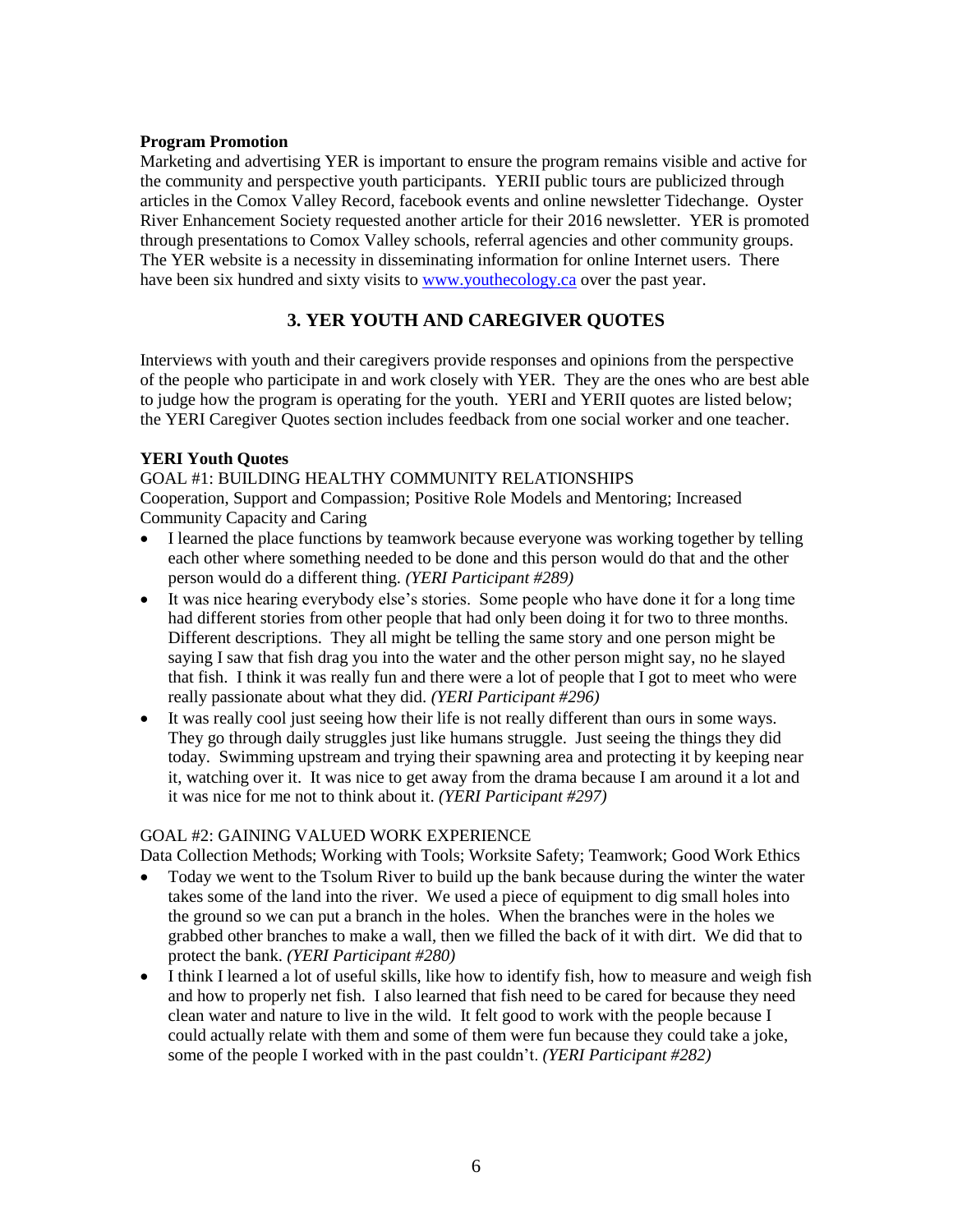• After that we went to the Royston Wrecks counting the eagles and blue herons in the estuary. We did this using a powerful telescope and scanned from the Air Park to the Hospital every twenty minutes. The numbers surprised me. We got 68 herons and 68 eagles at most. I really liked counting the birds. I found it very interesting and relaxing. *(YERI Participant #286)*

### GOAL #3: IMPROVING ECOLOGICAL KNOWLEDGE

Ecosystem Cycles and Interconnections; Identification Techniques for Plants, Animals and Fish; Understanding Environmental Impacts

- On the first day we visited Tsolum River and we counted fish on a Rotary Screw Trap or as I called it, the metal spinny thingy. We caught 1228 pink fry and 32 chum fry. I learned the difference between a pink fry and a chum fry. A chum fry has parr marks and they are even in length and the pink fry have no parr marks and the colour is very silver. Instead of playing video games I learned stuff. I learned about nature and animals that some schools wouldn't teach me. *(YERI Participant #279)*
- I liked planting trees because I felt like I was actually helping nature. It was also cool to learn new plants; fawn lily which was called that because it had spots like a fawn and devils club which can be used for dyes and teas. I learned that planting trees too close to the river can make them wash away and I loved being allowed to poke and play with the dead fish because I would have gotten yelled at for being gross if I was with someone else. It feels pretty cool because I actually got something finished for once. *(YERI Participant #292)*
- Everything was about Comox Valley rivers and streams, almost everything we did was with Comox Valley rivers and streams. It was fun getting to meet new people. It is interesting to see what they are doing to help the community. *(YERI Participant #295)*

## GOAL #4: INCREASING PERSONAL AND SOCIAL SKILLS

Meaningful Participation and Empowerment; Commitment, Respect and Responsibility; Patience and Endurance; Accomplishment, Self-confidence and Success

- I'm really happy I got this opportunity because it opened me up to new experiences and it led to me meeting some very wonderful people. It's hard for me to meet new people because I have social anxiety and I'm just an awkward person, but this was a great experience. This program made me realize there's more to life than Netflix, sleep and staying at home doing nothing. *(YERI Participant #284)*
- I learned a greater ability to work with others, greater learning abilities and a larger margin for learning from mistakes and greater communication and listening skills. I think it happens more with the program because it is more one on one and people in the program have a more controlled situation with me. When its not one on one in a job setting it is easier to get distracted and when it is one on one its harder to not focus because there is always something to do. *(YERI Participant #287)*
- A lot of people do good in this world because a lot of people do bad. It was reconnecting with myself because of what I did a couple of months ago because I was hanging out with the wrong crowd. It's good to reconnect and get a sense of who you are again. I'm listening, being on time, being productive, talking, being there, and being social. My anxiety used to be a lot worse than it is now. *(YERI Participant #298)*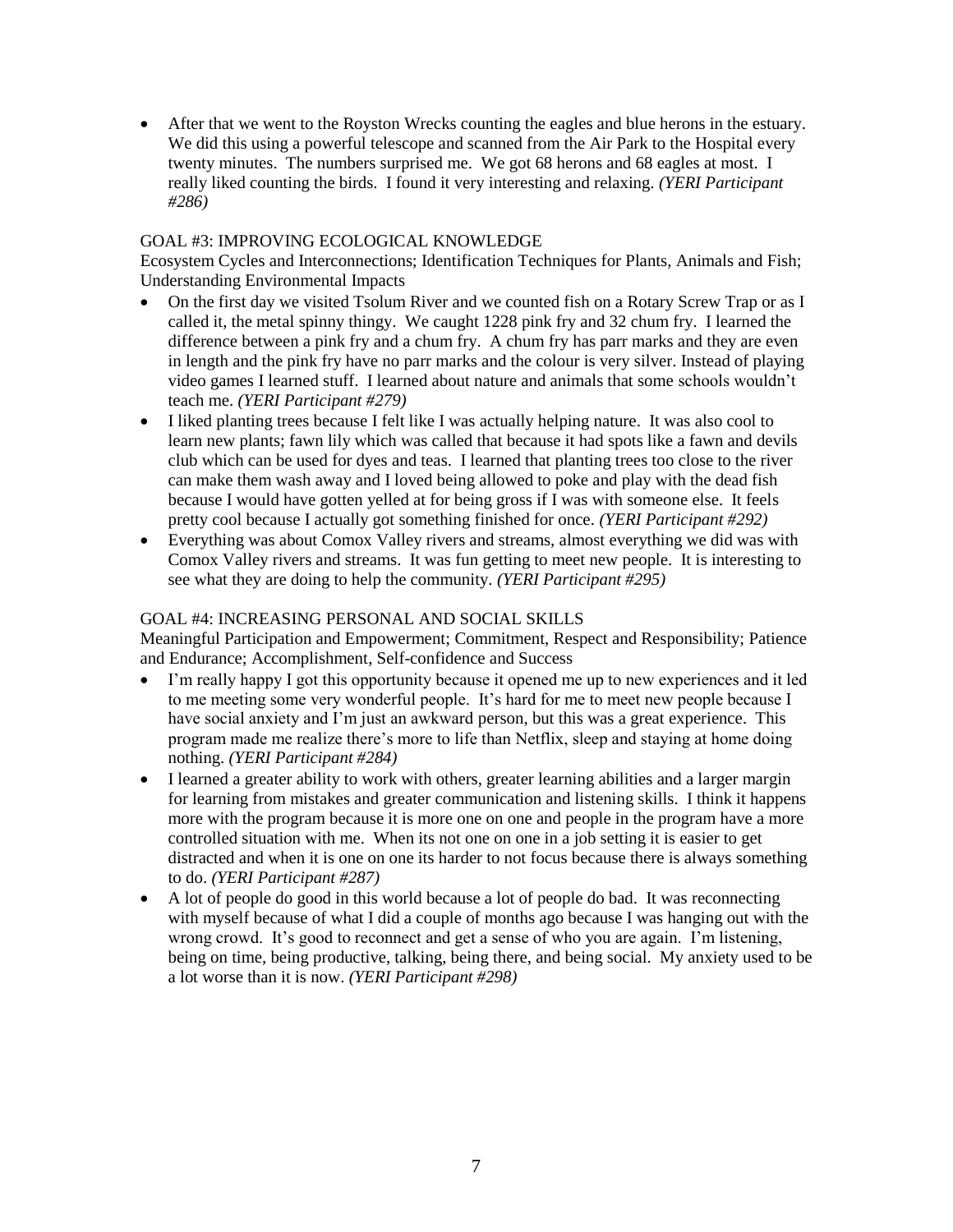### GOAL #5: ENHANCING COMMUNICATION SKILLS

Public Speaking and Leadership; Active Listening and Engagement; Interpersonal Relationships

- I was kind of shaking and then I was "you know what, I don't need to shake", and I just want to tell you. I told you so that I can remember. I think they actually learned when I asked what a watershed is. They learned a watershed is a whole bunch of rivers that connect to the other rivers and goes down to the ocean. *(YERI Participant #278)*
- It was awesome, I loved it. It was so much fun, telling them everything and having them put their hands up and tell me questions and answers and stories. Most of them were all wild, but some of them in the back weren't. I think the quiet ones learned something about fish. *(YERI Participant #285)*
- It was hard because I'm not used to presenting anything to anyone. At first I was pretty anxious, but I really quickly was able to calm down and I had no anxiety. They learned some of the stuff I said about salmon. They were able to learn and listen and help me at the same time. I learned to try harder and try to keep track of my appointments. I learned that I am able to present in front of a crowd of people. I learned for sure that I am able to do what I want to do if I try a little harder. *(YERI Participant #290)*

## **YERI Caregiver Quotes**

- He was happier towards the end and apprehensive in the beginning and you could see the progression. Each time he was more proud and feeling successful. It was really beneficial to him and he was not overwhelmed by the things he had to do. For him to feel proud of an accomplishment is rare. The pride in his voice is heartwarming. *(YERI Participant #285)*
- I think it gave him some confidence and self esteem. He's a skill building kind of kid. I think the thing for me is the fact he hasn't completed things at school. He completed all the hours; he can finish and it is confidence building. And just to get to do something not all the kids get to do because he struggles with self esteem. Just to see he can actually work for somebody. There have been little glimpses of not being able to work for somebody. It was nice for me to hear he did everything he was asked. I think he was proud of himself and I think it helped his self confidence. *(YERI Participant #291)*
- I like the program and I could see that he must have learned something from it from the way he was. I liked what I saw. He was proud of what he did and what he learned. I know there are some things he learned that he didn't know before and that is fantastic. I thought it was wonderful. It gave him a real sense of pride. You could see that in his presentation and in conversation with him after. He was really proud he could finish. *(YERI Participant #295)*
- I guess it's hard to get kids to commit to a long period of time, but it's really hard to get to know them in four or five visits. The last two times he opened up and got into it. I think he realized once he committed. This was the first time I saw him commit to something and follow through outside of school. I'm glad he really stuck with it. *(YERI Participant #296)*
- I think it is awesome. I think its great he gets out and does stuff in a non-classroom environment. I bet he learned more in a couple of trips with you than he did any week in school. It helps to open his eyes to non-electronic, non-school, non-social life. It helps to appreciate the beauty and frailty of the world. During the presentation I noticed a lot of selfassurance and leadership qualities. *(YERI Participant #297)*
- I just think she felt so good about herself, the sense of accomplishment. She conquered some fears, meeting new people and trying new things. It's a precedent to hold onto and whenever she encounters something new and scary, she has this precedent to remember and encourage her to move forward to do it because she has already done this. *(YERI Participant #298)*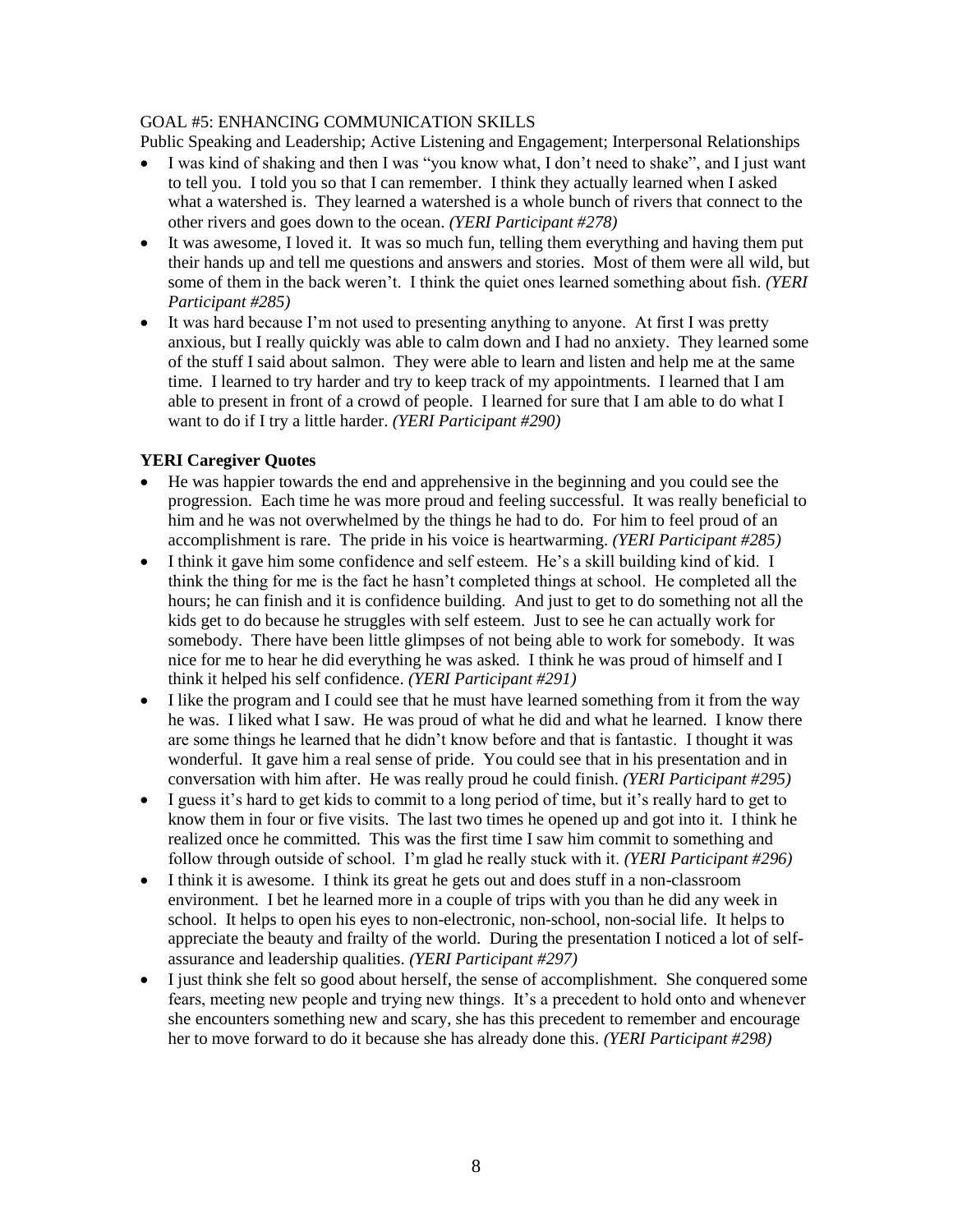Social Worker

I think what I was most impressed with the program was how he had to work with multigenerational and of course that you were able to facilitate him. When he got big you didn't back down and you didn't get bigger. It's the idea of not matching his energy and not backing down. During the program I got feedback that he had a sense of responsibility because he was able to get up on time and that wasn't a fight in the house. *(YERI Participant #295)*

## School Teacher

The bigger picture is putting hope into these kids because when they are struggling at school it's a community piece like your program that makes a big difference. He smokes marijuana every day. I would love to see you with high risk kids two sessions. It's more the behaviour change that nature brings out in these kids. Nature therapy piece that you do is more a buzz word and it's for kids that are traumatized. It seems like in the last couple of years it's gotten better. So many teachers and counselors would love to do what you do, the one on one with kids with nature. When he was up there presenting he was calm, he was proud and because of that he was confident. Those are three parts of him that have rarely been seen in school. He's been in seven different schools in the valley. He's a kid that wants to be successful. He's not academic and needs to talk one on one. *(YERI Participant #296)*

## **YERII Youth Quotes**

- Stay focused on your job no matter what is in your way and if you work hard than there are good outcomes. I loved guiding the tour, it was a good experience. All the people were really nice and it was a lot easier than I expected. *(YERII Participant #34-271)*
- I learned that it's much quicker to work together than just one person. If I needed help they actually helped me and if I needed to be left alone, they left me alone, sometimes. I think it was if I did the work, if I did the measuring I would stay calm because I knew how to do the measuring. I learned I could stay calm by doing a different job. *(YERII Participant #35-278)*
- I am able to work under pressure better than I thought and I enjoy working with others and I didn't know that. I tried a whole bunch of new stuff towards talking and communication and being with other people because I don't usually do that and I didn't know I could enjoy it so much. I learned communication and teamwork. *(YERII Participant #36-270)*
- I learned how to measure the depth and the wetted width. I learned that it goes quicker and smoother if we all work together. We helped to make an accurate map of it. I helped with the measuring tape. I learned mapping and measuring and working together. *(YERII Participant #37-281)*

## **YERII Caregiver Quotes**

- I think it's the same as last time; he had more confidence about learning ecology. He was happy when he came home every day. It was a really good program and you have it all down pat. *(YERII Participant #34-271)*
- Making him see through things and doing stuff with other kids and how to work as a team. He and the other youth had an altercation a few years ago, but they both stuck it out and got it done. *(YERII Participant #35-278)*
- I thought it was great just to speak in front of everybody was great and both of them were really good. It was just really good to see them do that. I think it helps get his confidence up. *(YERII Participant #36-270)*
- When we did go on the bit of a tour he enjoyed it and seemed quite content. It feels like he knows something we don't and can teach us something. *(YERII Participant #37-281)*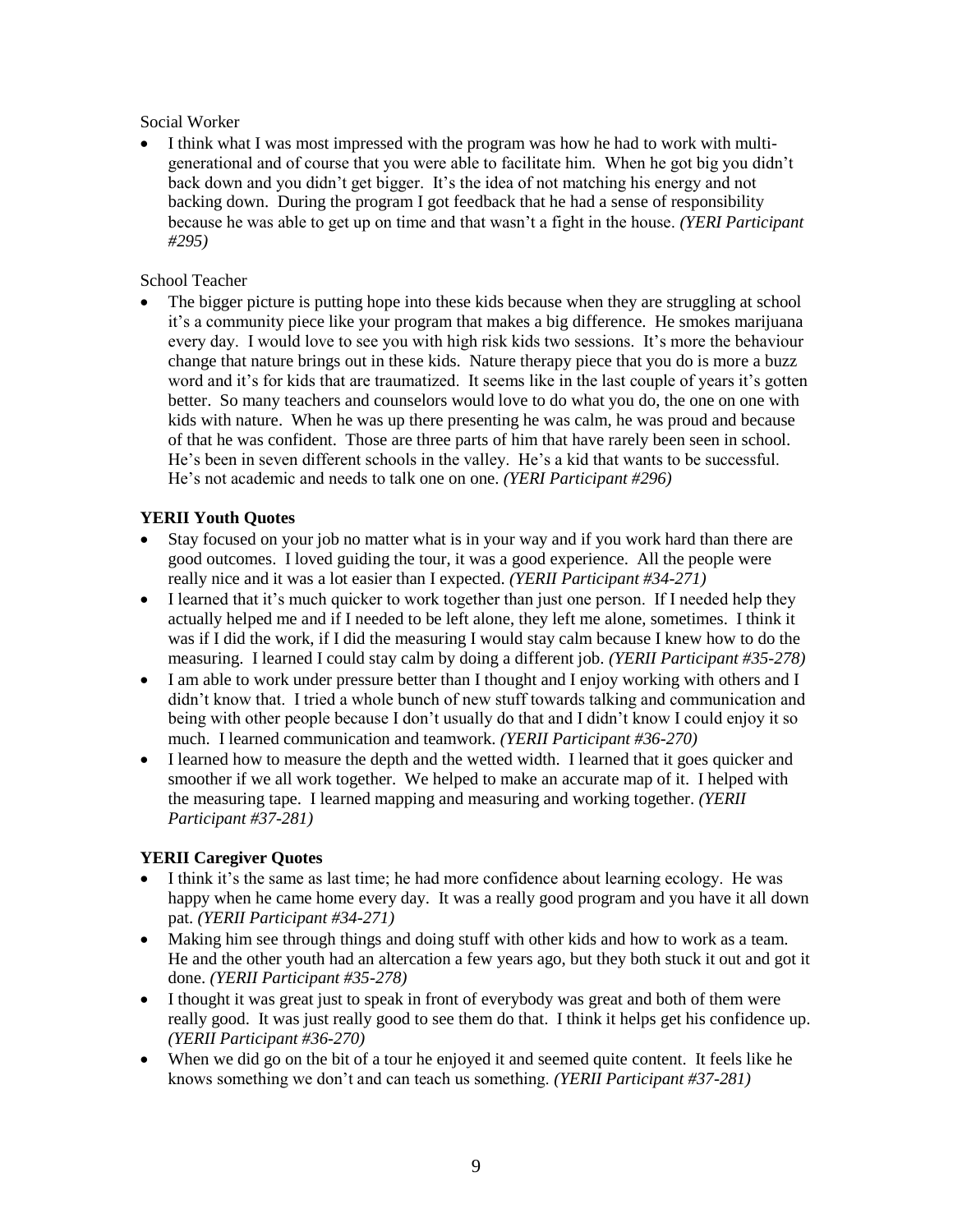## **4. BUDGET**

## **YER Budget for April 1, 2016 and March 31, 2017**

Details of the YER 2016 to 2017 budget are given in Table 2. Revenue of \$41,000.04 included: MCFD \$35,000.04 and Comox Valley Regional District \$6,000.00. Other contributions included \$2,000.00 as donations for training and equipment costs from ecological restoration groups.

This list gives details of YER 2015/2016 expenses of \$39,540.04:

- **Professional fees** included fees, administration costs and program evaluation for \$28,289.31; and biologist fees were \$6,000.00.
- **Honouraria** for youth participants was \$1,200.00: \$50.00 each for twenty YERI and four YERII youth.
- **Program Promotion** was \$422.31 for website updates and maintenance.
- **Transportation** costs were calculated at \$.50/kilometre for a total of \$3,138.00.
- **Supplies** of \$1,680.72 included office, lunches and materials required for YER work.
- **Miscellaneous expenses** in the amount of \$269.70 were: \$134.70 for bank charges; \$50.00 for camera repair; and \$50.00 for Mountainaire Avian Rescue Society and Oyster River Enhancement Society for memberships and benefits.
- **Other Contributions** were \$2,000.00 for YER as in-kind training, materials and support from community members and environmental organizations.

## **5. SUMMARY**

For over twelve years the Youth and Ecological Restoration Program (YER) has assisted and supported vulnerable youth in feeling part of the larger ecological and social community in the Comox Valley. Since 2004, two hundred and ninety-eight youth have participated in Phase I, thirty-seven in Phase II and one in Phase III. An overall ninety-four per cent completion rate exists for all three YER phases. During the April 2016 to March 2017 year twenty-six youth participated in the program: twenty-one were in YERI; five in YERII; and there were none for YERIII (Table 1).

YER offers youth opportunities for work experience and training, intergenerational mentoring, increased confidence and empowerment, and improved personal and professional communication skills. These possibilities for self improvement come through taking the youth out of their regular family and community groups and immersing them into broader ecological and social systems. Spending time away from electronic communication and media contributes to building these positive relationships with people and nature. Each youth is presented with higher standards of responsibility and commitment. They rise to these expectations and achieve abilities and belief in themselves as part of a community where they are accountable for their actions.

The youth are encouraged by their encounters with the natural world as a setting for their personal growth experiences. There is a combination of interactions with nature and people that inspires the youth to have a broader compassion for themselves and others. Increasingly recognized as Ecotherapy, this practice integrates humans and their environment for improvements to mental, emotional and physical well-being. YER is motivated by these principals and applies them for the benefit of the youth participants. Each YER youth is a gift that handled with care and respect presents potential to be shaped into an individual with a hopeful and successful future.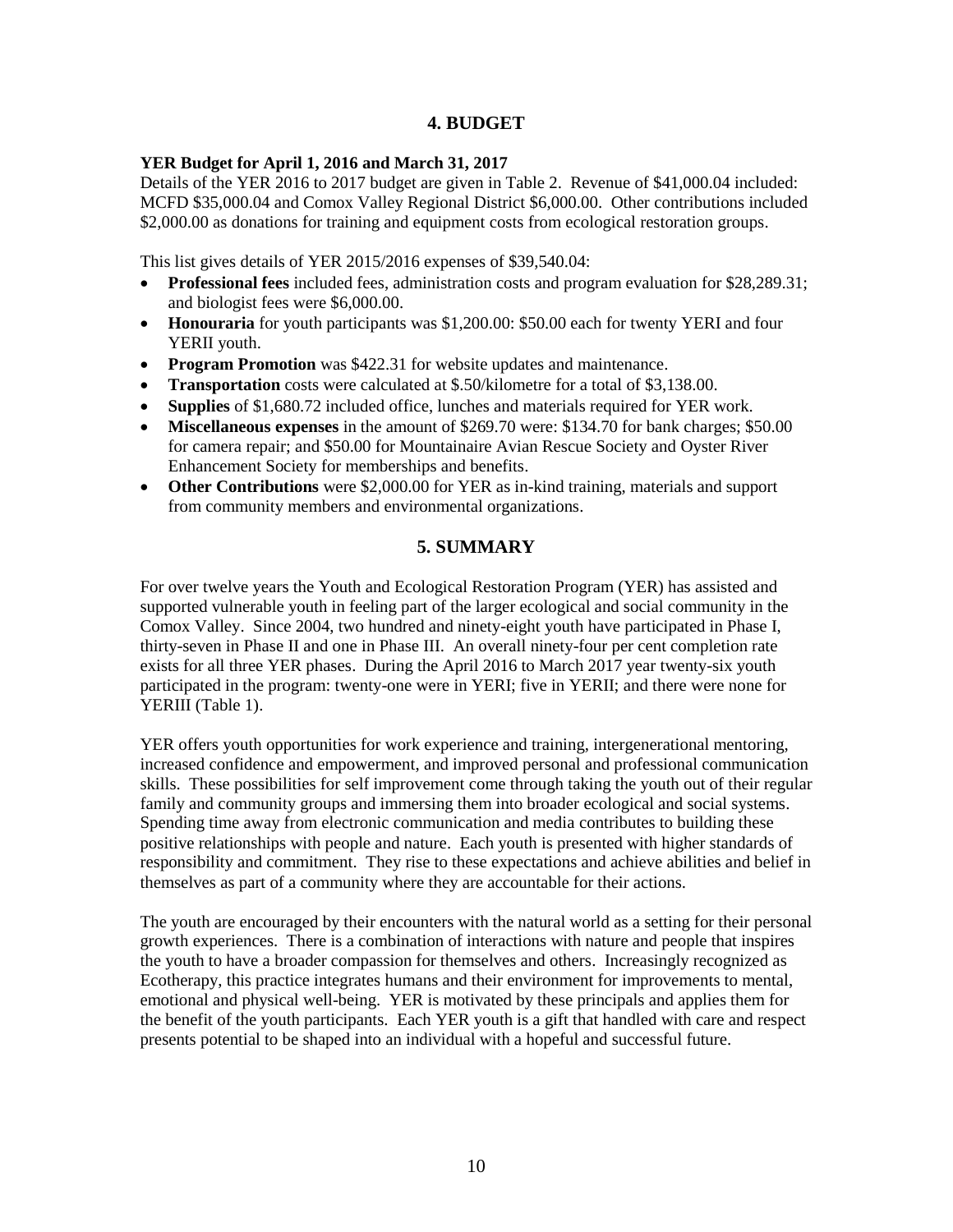## **TABLE 1: YOUTH AND ECOLOGICAL RESTORATION PROGRAM (YER)**

#### **YOUTH PARTICIPANT SUMMARY TABLE FOR APRIL 1, 2016 TO MARCH 31, 2017.**

YER for Comox Valley vulnerable youth funded by BC Ministry of Children and Family Development (MCFD). YERI had 21 youth - 3 girls and 18 boys; YERII had 5 youth - 1 girl and 4 boys. YERII numbering: YERII number is first and YERI is second.

| <b>Table 1a: YER COMPLETION</b>                                                          | <b>YOUTH</b>  |
|------------------------------------------------------------------------------------------|---------------|
| YERI is 20 hours; YERII is 25 hours.                                                     | <b>TOTALS</b> |
| YERI Complete: Participant # 278, 279, 280, 281, 282, 283, 284, 285, 286, 287, 289, 290, | 20            |
| 291, 292, 293, 294, 295, 296, 297, 298                                                   |               |
| YERII Complete: #34-271, 35-278, 36-270, 37-281                                          | 4             |
| YERI and YERII Incomplete: #288, 33-268                                                  |               |
| <b>TOTAL YOUTH PARTICIPANTS</b>                                                          | 26            |

## **Table 1b: YOUTH ORGANIZATION REFERRALS**

## **YERI and YERII participants were referred by six agencies.**

| CV School District # 71: # 278, 279, 280, 281, 282, 283, 288, 290, 293, 294, 295, 296, 297 | 17 |
|--------------------------------------------------------------------------------------------|----|
| 33-268, 35-278, 36-270, 37-281                                                             |    |
| Glacier View Learning Centre: Bridgeway # 278, 282, 296, 297, 35-278, 36-270               |    |
| Senior Alternate: #290<br>Key Program: # 283, 293                                          |    |
| Lake Trail Middle School: # 279, 281, 33-268, 37-281                                       |    |
| Cumberland Community School: #280, 288, 294, 295                                           |    |
| MCFD: #284, 285, 287, 289, 291, 34-271                                                     | 6  |
| Under Twelve: # 285 Over Twelve: # 34-271<br>Probation Services: #287, 289                 |    |
| Mental Health: $\# 284$ Foster Parent: $\# 291$                                            |    |
| Comox Valley Community Justice Centre: #286, 292, 298                                      |    |
| <b>TOTAL 5 YOUTH REFERRAL ORGANIZATIONS</b>                                                | 26 |

## **Table 1c: YOUTH ORGANIZATION INTERCONNECTIONS**

#### **YERI and YERII participants interconnect with other Comox Valley services.**

| SD #71: # 278, 279, 280, 281, 282, 283, 284, 285, 286, 287, 288, 289, 290, 291, 292, 293, | 26 |
|-------------------------------------------------------------------------------------------|----|
| 294, 295, 296, 297, 289, 33-268, 34-271, 35-278, 36-270, 37-281                           |    |
| The Linc: # 279, 281, 282, 283, 285, 287, 290, 291, 292, 294, 296, 298,                   | 17 |
| 33-268, 34-271, 35-278, 36-270, 37-281                                                    |    |
| MCFD: # 279, 283, 284, 285, 287, 289, 290, 291, 292, 293, 295, 296,                       | 15 |
| 33-268, 34-271, 36-270                                                                    |    |
| Wachiay Friendship Centre: # 278, 279, 283, 284, 288, 296, 297, 35-278                    | 8  |
| CV School District #71 Counselling: # 281, 282, 287, 292, 293, 298                        | 6  |
| Comox Valley Community Justice Centre: # 286, 287, 290, 292, 298, 33-268                  | 6  |
| John Howard Society: # 289, 290, 291, 293, 33-268                                         | 5  |
| Pacific Therapy: # 283, 286, 291, 295, 297                                                | 5  |
| Comox Valley Family Services: #278, 279, 284                                              | 3  |
| Counseling - Source Unknown: # 284, 287, 296                                              | 3  |
| Comox Valley Boys and Girls Club: #282                                                    |    |
| Youth Unlimited: #279                                                                     |    |
| Central Evangelical Free Church Youth Group: #279                                         |    |
| <b>TOTAL 13 YOUTH ORGANIZATION INTERCONNECTIONS</b>                                       |    |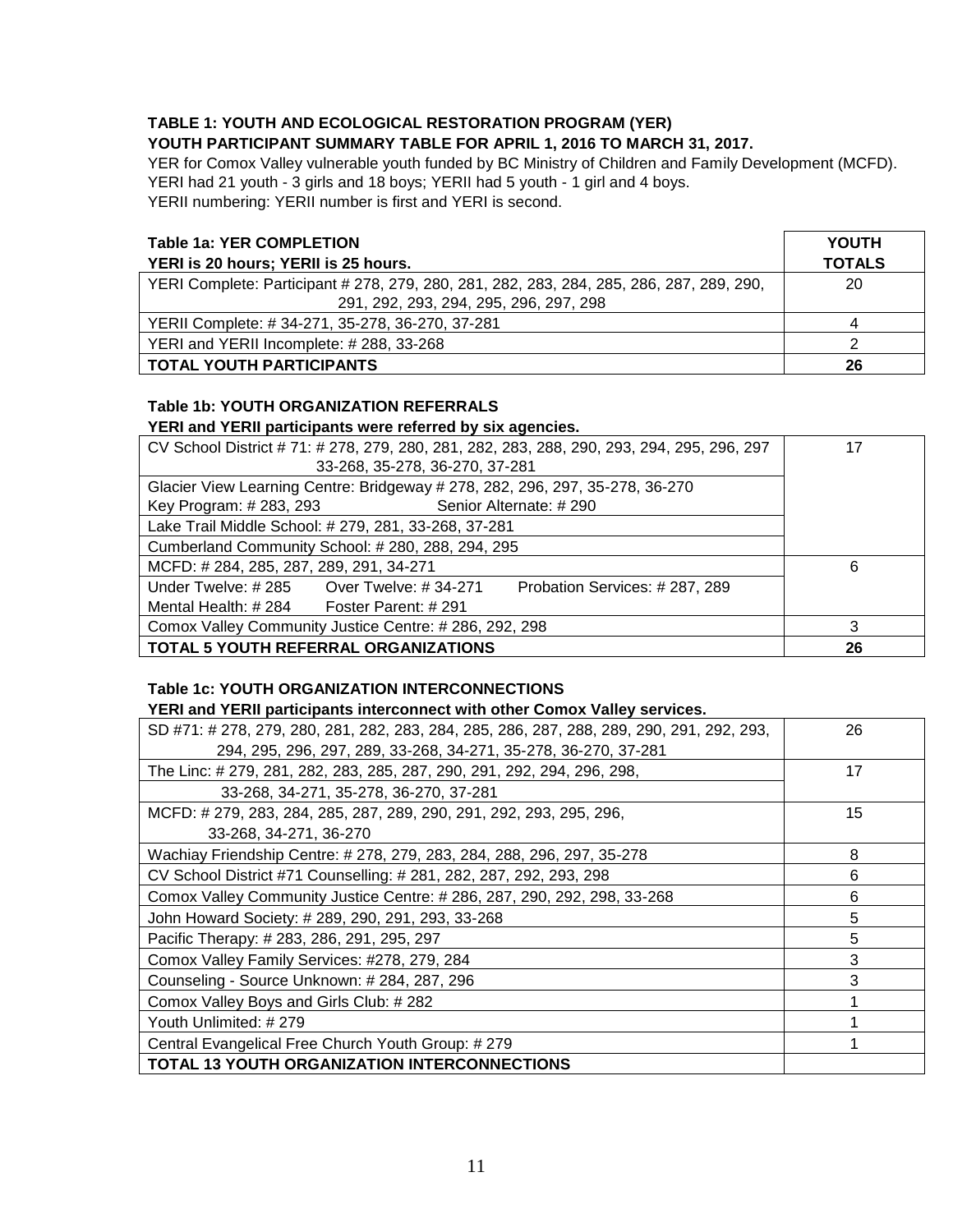## **TABLE 1 (Cont.): YOUTH AND ECOLOGICAL RESTORATION PROGRAM (YER) YOUTH PARTICIPANT SUMMARY TABLE FOR APRIL 1, 2016 TO MARCH 31, 2017.**

| Table 1d: ECOLOGICAL RESTORATION ORGANIZATIONS                                         |                |
|----------------------------------------------------------------------------------------|----------------|
| YERI work events were attended by 1120 community members.                              | <b>YOUTH</b>   |
| Most YERII projects have two youth and two adults.                                     | <b>TOTALS</b>  |
| YERI Projects had youth participate with the following organizations:                  |                |
| Mountainaire Avian Rescue Society: # 278, 279, 280, 281, 282, 283, 284, 285, 286, 287, | 20             |
| 289, 290, 291, 292, 293, 294, 295, 296, 297, 298                                       |                |
| Oyster River Enhancement Society: # 278, 279, 280, 281, 283, 284, 285, 287, 289, 290,  | 18             |
| 291, 292, 293, 294, 295, 296, 297, 298                                                 |                |
| Millard/Piercy Watershed Stewards: #278, 281, 282, 283, 285, 286, 287, 288, 289, 290,  | 15             |
| 291, 293, 294, 296, 298                                                                |                |
| Tsolum River Restoration Society: # 278, 279, 280, 281, 282, 283, 284, 285             | 8              |
| Morrison Creek Streamkeepers: # 279, 291, 292, 294, 295, 297                           | 6              |
| Comox Valley Regional District: #296                                                   |                |
| Comox Valley Project Watershed Society: # 298                                          |                |
| <b>YERII Projects:</b>                                                                 |                |
| Comox Valley Regional District, Driftwood Marine Park: #34-271, 35-278                 | 2              |
| Comox Valley Regional District, Bear Creek Nature Park: #36-270, 37-281                | $\overline{2}$ |
| Comox Valley Regional District, Trent River Park: #33-268 (Incomplete)                 |                |
| <b>TOTAL 7 ORGANIZATIONS</b>                                                           |                |

## **Table 1e: COMMUNITY PRESENTATION LOCATIONS**

**YERI youth give a presentation; YERII youth guide a public tour.** 

| CV School District #71: #278, 279, 283, 292, 293, 294, 296, 297                       | 8             |
|---------------------------------------------------------------------------------------|---------------|
| Glacier View Learning Centre: Bridgeway: #296; Key: #283, 293; Senior Alternate: #292 |               |
| Courtenay Elementary School, Kindergarden: #279                                       |               |
| Courtenay Elementary School, Grade 5/6: # 297                                         |               |
| Cumberland Community School, Grade 8: #294                                            |               |
| Ecole Puntledge Elementary School, Grade 5: #278                                      |               |
| Cummings Home, Seniors Assisted Living Facility: #280, 282, 284, 287, 290, 298        | 6             |
| Lighthouse Early Learning Centre: #281, 285                                           | 2             |
| Comox Valley Boys and Girls Club, Adventure Club: #286                                |               |
| Wee Care Early Childhood Centres, Royston Elementary: #289                            |               |
| MCFD, Youth Support Team: #295                                                        |               |
| First Comox Scout Troop: #291                                                         |               |
| YERII: Comox Valley Regional District, Driftwood Marine Park: #34-271, 35-278         | 2             |
| YERII: Comox Valley Regional District, Bear Creek Nature Park: #36-270, 37-281        | $\mathcal{P}$ |
| <b>TOTAL 22 COMMUNITY PRESENTATIONS; 289 AUDIENCE MEMBERS</b>                         | 24            |

### **Table 1f: YER COMPLETION RATES**

| YERI: Total number of 298 youth participants; 278 completed the 20 hour program   | 93% Completion  |
|-----------------------------------------------------------------------------------|-----------------|
| YERII: Total number of 37 youth participants; 36 completed the 25-30 hour program | 97% Completion  |
| YERIII: Total number of 1 youth participant; 1 completed the 25-30 hour program   | 100% Completion |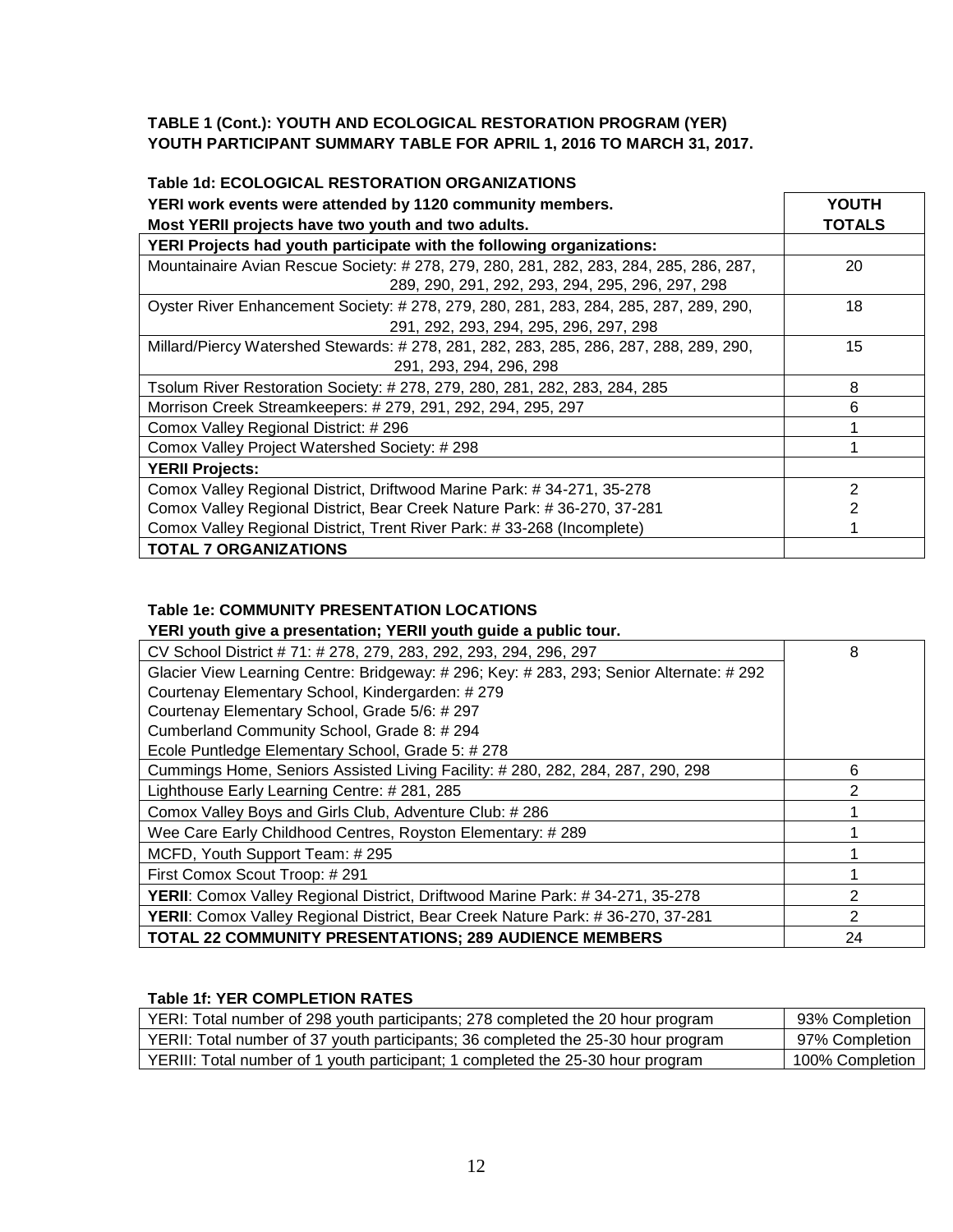## **TABLE 2: YOUTH AND ECOLOGICAL RESTORATION PROGRAM (YER) BUDGET FOR APRIL 1, 2016 TO MARCH 31, 2017.**

This YER budget records expenses, income and other contributions required to deliver the Comox Valley program for vulnerable youth. YER 2016/2017 funds were provided by BC Ministry of Children and Family Development (MCFD) and Comox Valley Regional District (CVRD). Other contributions are provided by Comox Valley groups for training and tools to restore local watersheds and ecosystems.

| <b>Expense Item</b>                  | <b>Expenses</b>           | <b>Income</b>              |                           | <b>Other</b><br><b>Contributions</b> |
|--------------------------------------|---------------------------|----------------------------|---------------------------|--------------------------------------|
| Program Delivery<br><b>Biologist</b> | \$28,289.31<br>\$6,000.00 | <b>MCFD</b><br><b>CVRD</b> | \$35,000.04<br>\$6,000.00 | Training \$2,000.00                  |
| Youth Honouraria                     | \$1,200.00                |                            |                           |                                      |
| <b>Program Promotion</b>             | \$422.31                  |                            |                           |                                      |
| Mileage                              | \$3,138.00                |                            |                           |                                      |
| <b>Supplies</b>                      | \$1,680.72                |                            |                           |                                      |
| Misc. Expenses                       | \$269.70                  |                            |                           |                                      |
| <b>TOTALS</b>                        | \$41,000.04               |                            | \$41,000.04               | \$2,000.00                           |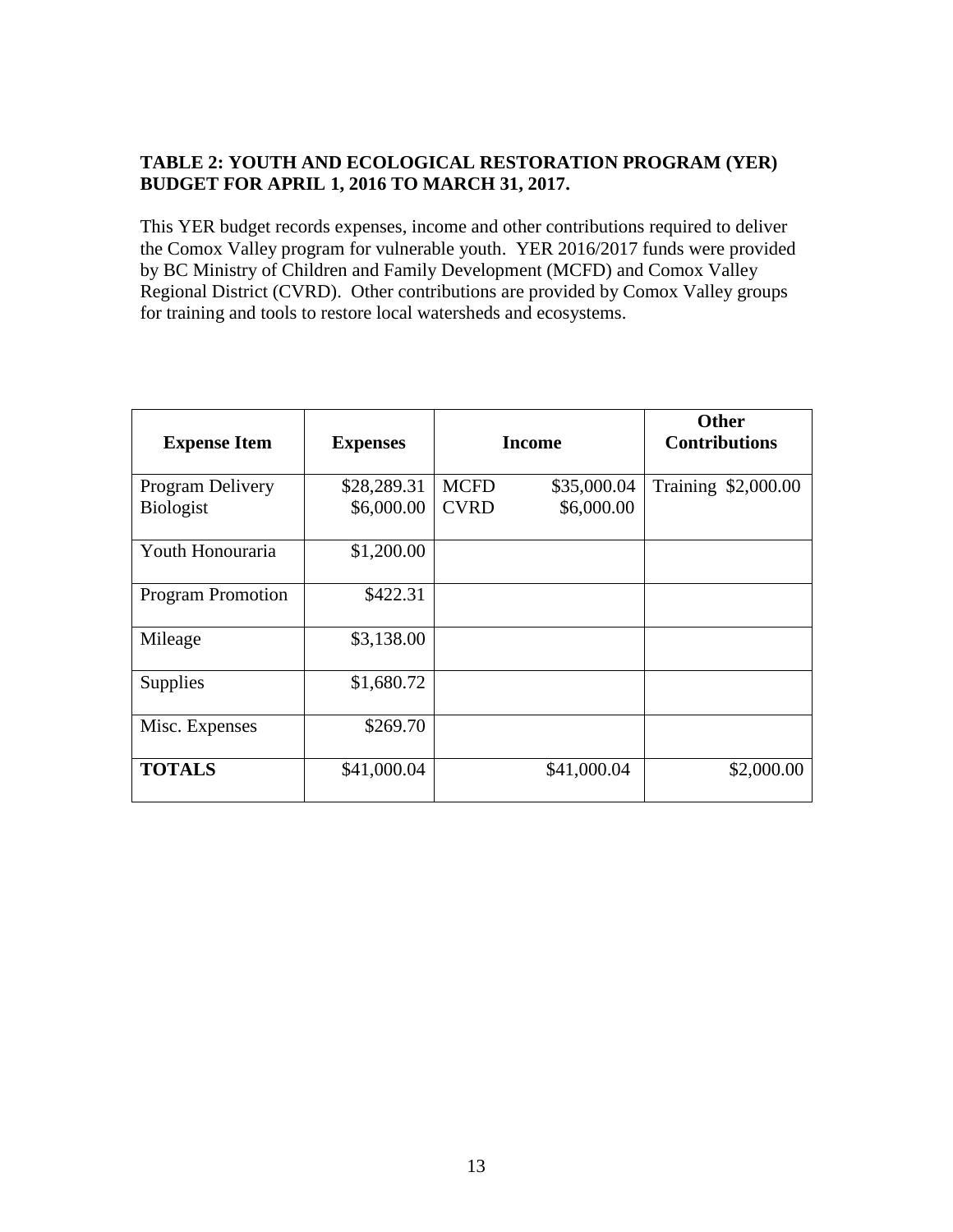#### **APPENDIX A: YOUTH AND ECOLOGICAL RESTORATION PROGRAM (YER) COMMUNITY PARTNERSHIPS (Page 1 of 4)**

YER partnered with one hundred and forty-six groups July 2004 to March 2017.

#### **Ten groups referred youth clients from July 2004 to March 2017:**

- BC Children's Hospital [www.bcchildrens.ca](http://www.bcchildrens.ca/)
- Comox Valley Community Justice Centre [www.cjc-comoxvalley.com](http://www.cjc-comoxvalley.com/)
- Comox Valley Family Services Association [www.comoxvalleyfamilyservices.com](http://www.comoxvalleyfamilyservices.com/)
- Comox Valley School District #71: Cumberland Community School; Glacier View Learning Centre; Lake Trail Middle School; Mark R. Isfeld School; Nalata'atsi
- Comox Valley Youth Resource Society
- John Howard Society of North Island [www.jhsni.bc.ca/](http://www.jhsni.bc.ca/)
- Ministry of Children and Family Development: [www.gov.bc.ca/mcf/](http://www.gov.bc.ca/mcf/) Probation Services; Mental Health; Parent Teen Mediation; Over Twelve; Foster Parents
- Queen Alexandra Centre for Children's Health [www.queenalexandra.org](http://www.queenalexandra.org/)
- Wachiay Friendship Centre, Raven Back Youth Group [www.wachiay.org](http://www.wachiay.org/)
- Vancouver Island Health Authority [www.viha.ca](http://www.viha.ca/)

#### **Thirty groups had youth conduct ecological restoration work from July 2004 to March 2017:**

- Brooklyn Creek Watershed Society [www.bcws.ca](http://www.bcws.ca/)
- BC Hydro, Bridge Coastal Fish & Wildlife Restoration Program
- BC Ministry of Environment [www.gov.bc.ca/env](http://www.gov.bc.ca/env)
- BC Ministry of Environment, Environmental Protection [www.gov.bc.ca/env](http://www.gov.bc.ca/env)
- BC Ministry of Transportation [www.gov.bc.ca/tran](http://www.gov.bc.ca/tran)
- Comox Valley Environmental Council
- Comox Valley Land Trust [www.cvlandtrust.org](http://www.cvlandtrust.org/)
- Comox Valley Nature [www.comoxvalleynaturalist.bc.ca](http://www.comoxvalleynaturalist.bc.ca/)
- Comox Valley Project Watershed Societ[y www.projectwatershed.bc.ca](http://www.projectwatershed.bc.ca/)
- Comox Valley Regional District [www.rdcs.bc.ca](http://www.rdcs.bc.ca/)
- Comox Valley Sustainability Network
- Comox Valley Water Watch
- Comox Valley Watershed Assembly
- Courtenay & District Fish & Game Protective Association [www.courtenayfishandgame.org](http://www.courtenayfishandgame.org/)
- Cumberland Community Forestry Society www.**[cumberlandforest](http://www.cumberlandforest.com/)**.com
- Department of Fisheries and Oceans [www.pac.dfo-mpo.gc.ca](http://www.pac.dfo-mpo.gc.ca/)
- Fanny Bay Enhancement Societ[y www.fbses.ca](http://www.fbses.ca/)
- Garry Oak Ecosystem Recovery Team [www.goert.ca](http://www.goert.ca/)
- Georgia Strait Alliance [www.georgiastrait.org](http://www.georgiastrait.org/)
- Hart Watershed Society
- Millard/Piercy Watershed Stewards [www.millardpiercy.org](http://www.millardpiercy.org/)
- Morrison Creek Streamkeepers www.**[morrisoncreek](http://www.morrisoncreek.org/)**.org/
- Mountainaire Avian Rescue Society [www.wingtips.org](http://www.wingtips.org/)
- Natural Journeys Society
- Oyster River Enhancement Society www.**[oysterriverenhancement](http://www.oysterriverenhancement.org/)**.org/
- Perseverance Creek Streamkeepers
- Streamside Native Plants [http://members.shaw.ca/nativeplants/streamside\\_home.html](http://members.shaw.ca/nativeplants/streamside_home.html)
- Sunrise Rotary Club [www.strathconasunrise.bc.ca](http://www.strathconasunrise.bc.ca/)
- Tsolum River Restoration Society www.**[tsolumriver](http://www.tsolumriver.org/)**.org/
- World Community Development Education Society www.**[worldcommunity](http://www.worldcommunity.ca/)**.ca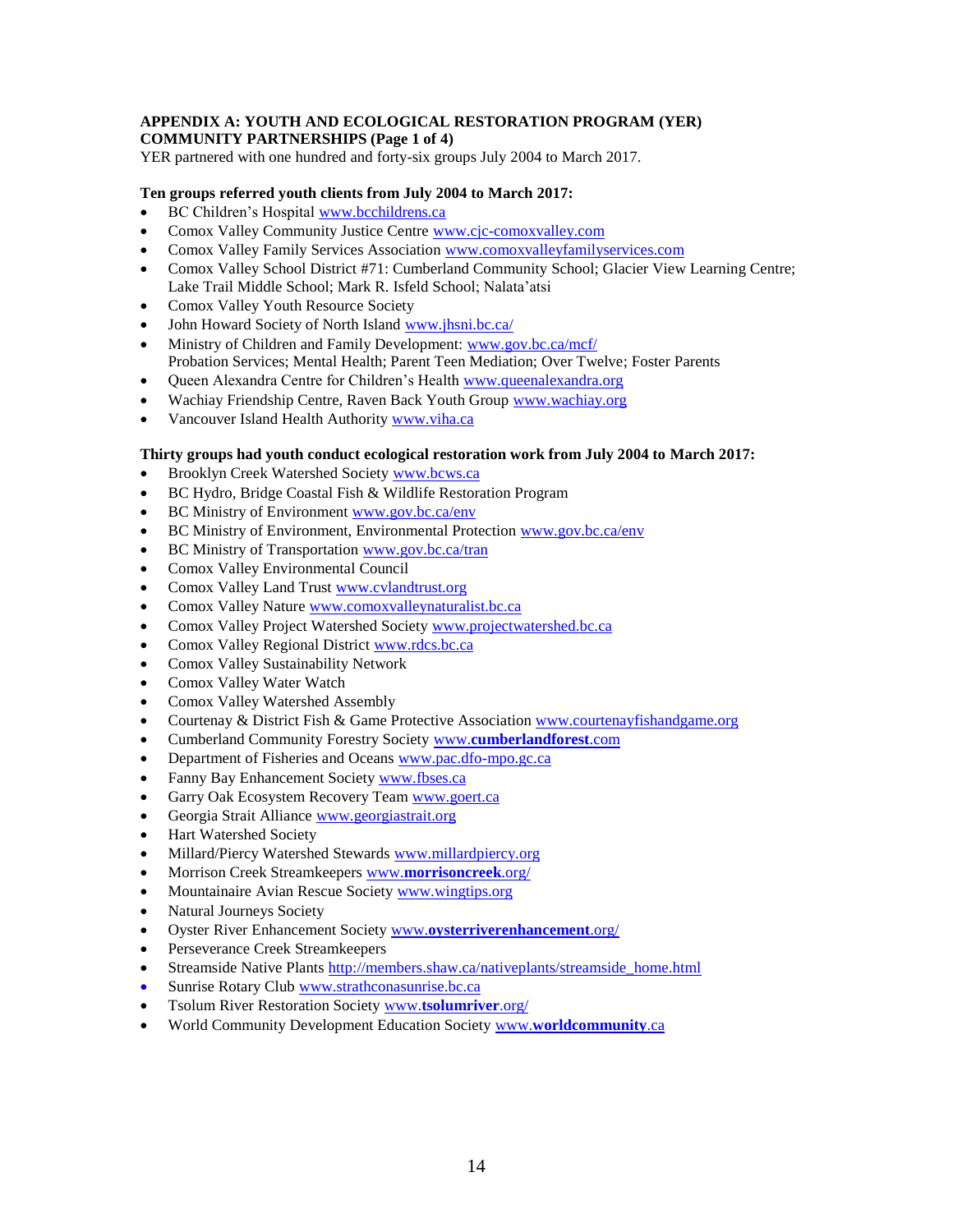#### **APPENDIX A (cont.): YOUTH AND ECOLOGICAL RESTORATION PROGRAM (YER) COMMUNITY PARTNERSHIPS (Page 2 of 4)**

YER partnered with one hundred and forty-six Comox Valley groups July 2004 to March 2017.

#### **One hundred and six community groups had youth presentations from July 2004 to March 2017:**

- Airport Elementary School, Grade 1
- Airport Elementary School, Grade 2/3
- Arden Park Elementary School, Kindergarten
- Arden Park Elementary School, Grade 1
- Arden Park Elementary School, Grade 4
- Arden Park Elementary School, Grade 6
- Aspen Park Elementary School, Grade 2
- Aspen Park Elementary School, Grade 3
- Aspen Park Elementary School, Grade 4
- Aspen Park Elementary School, Grade 7
- Berwick Retirement Society [www.berwickrc.com/comox](http://www.berwickrc.com/comox)
- Brooklyn Elementary, Grade 5
- Casa Loma Seniors Village [www.retirementconcepts.com/homes/comox-valley](http://www.retirementconcepts.com/homes/comox-valley)
- Comox Rotary Club www.**[comoxrotary](http://www.comoxrotary.bc.ca/)**.bc.ca
- Comox Valley Aboriginal Head Start Program, Pre-School Group
- Comox Valley Boys and Girls Club, Adventure Clu[b www.cvboysandgirlsclub.ca](http://www.cvboysandgirlsclub.ca/)
- Comox Valley Boys and Girls Club, Voices Choices Group [www.cvboysandgirlsclub.ca](http://www.cvboysandgirlsclub.ca/)
- Comox Valley Community Justice Centre [www.cjc-comoxvalley.com](http://www.cjc-comoxvalley.com/)
- Comox Valley Land Trust, Annual General Meeting [www.cvlandtrust.org](http://www.cvlandtrust.org/)
- Comox Valley Land Trust, Board Meeting [www.cvlandtrust.org](http://www.cvlandtrust.org/)
- Comox Valley Natural History Society [www.comoxvalleynaturalist.bc.ca](http://www.comoxvalleynaturalist.bc.ca/)
- Comox Valley Senior Peer Counselling
- Comox Valley Project Watershed Societ[y www.projectwatershed.bc.ca](http://www.projectwatershed.bc.ca/)
- Comox Valley Regional District, Community Services Branch
- Comox Valley Watershed Assembly
- Comox Valley Women's Resource Society
- Comox Valley Youth for Chris[t www.comoxvalley.yfccanada.org](http://www.comoxvalley.yfccanada.org/)
- Comox Valley Youth Resource Society
- Courtenay & District Fish & Game Protective Association [www.courtenayfishandgame.org](http://www.courtenayfishandgame.org/)
- Courtenay Elementary School, Kindergarden
- Courtenay Elementary School, Grade 2/3
- Courtenay Elementary School, Grade 3/4
- Courtenay Elementary School, Grade 5/6
- Cumberland Elementary School, Grade 5/6
- Creekside Commons www.**[creeksidecommons](http://www.creeksidecommons.ca/)**.ca
- Cumberland Community School, Grade 1/2
- Cumberland Community School, Grade 4/5
- Cumberland Community School, Grade 5/6
- Cumberland Community School, Grade 8
- Cumberland Junior School
- Cumberland Lodge
- Cumberland Rotary Club www.**[rotary](http://www.rotarycc.org/)**cc.org
- Cummings Home, Seniors Assisted Living Facility
- Earth Day Festival
- Eureka Support Society and Clubhouse
- Fanny Bay Enhancement Societ[y www.fbses.ca](http://www.fbses.ca/)
- Fanny Bay Old Age Pensioners, Seniors Craft Group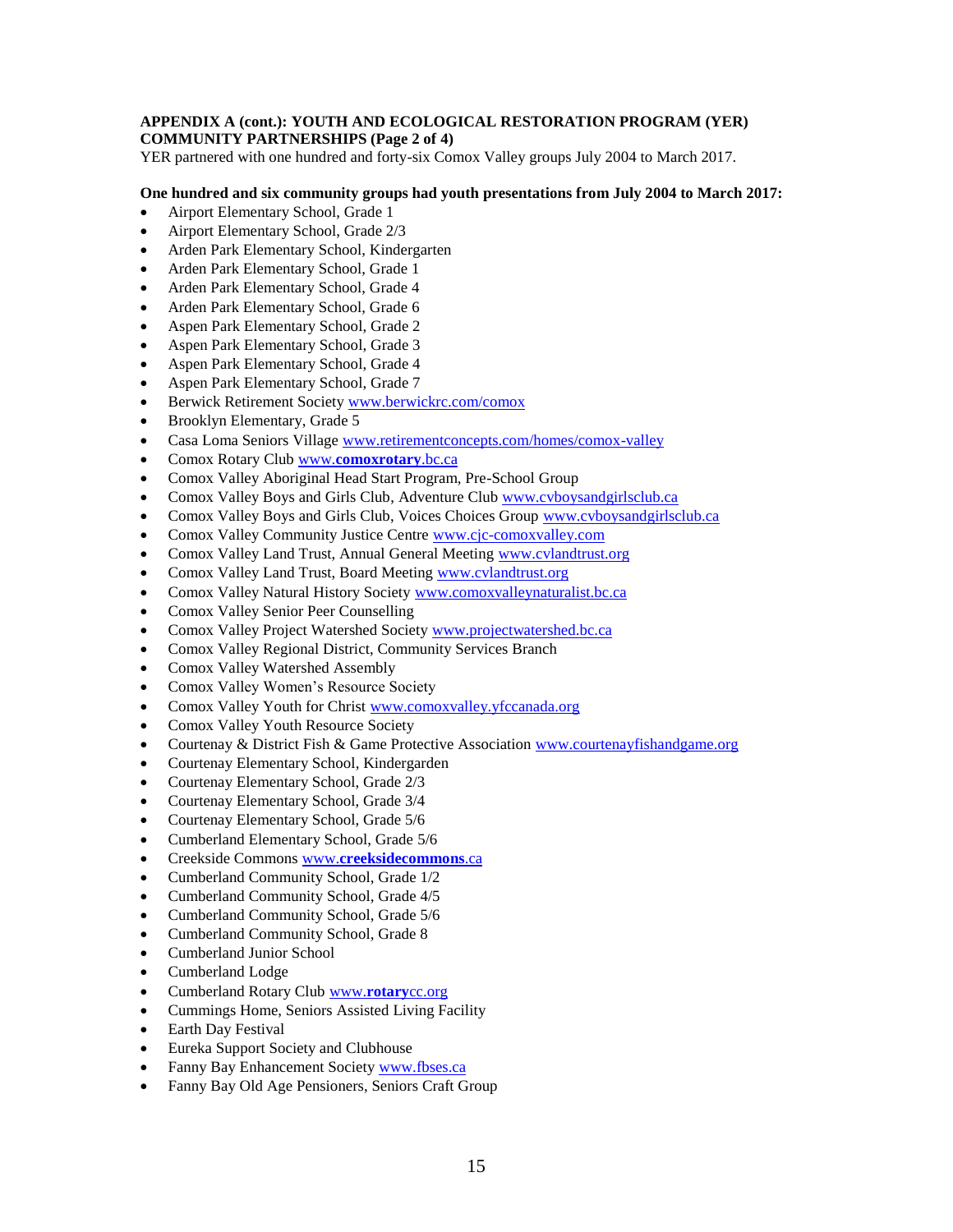#### **APPENDIX A (cont.): YOUTH AND ECOLOGICAL RESTORATION PROGRAM (YER) COMMUNITY PARTNERSHIPS (Page 3 of 4)**

YER partnered with one hundred and forty-six Comox Valley groups July 2004 to March 2017.

#### **One hundred and six community groups had youth presentations July 2004 to March 2017 (cont.):**

- Glacier View Lodge Society www.**[glacierviewlodge](http://www.glacierviewlodge.ca/)**.ca
- Glacier View School, Brideway Program
- Glacier View School, Independent Learning Program
- Glacier View School, Key Program
- Glacier View School, Senior Alternate Program
- Island Early Education Centre, After School Group
- John Howard Society, Staff Meeting [www.jhsni.bc.ca/](http://www.jhsni.bc.ca/)
- Kidzone Daycare
- Kiwanis Club of Courtenay [www.facebook.com/pages/Kiwanis-Club-of-Courtenay-BC](http://www.facebook.com/pages/Kiwanis-Club-of-Courtenay-BC)
- Lake Trail Middle School, Grade 8
- Lake Trail Middle School, Grade 9
- Lake Trail Middle School, Pride Program
- Lake Trail Middle School, Humanities Program
- Lake Trail Middle School, Youth and Family Support
- Lewis Centre, Youth Program, Day Camp [www.courtenay.ca/recreation/programs.aspx](http://www.courtenay.ca/recreation/programs.aspx)
- Lighthouse Early Learning Centre [www.cvcdcs.com/](http://www.cvcdcs.com/)
- Linc Youth Centre, Action Committee
- Linc Youth Centre, Staff
- Linc Youth Centre, Youth Council
- Mark R. Isfeld Secondary School, Life Skills Program
- Merry Andrew Day Care
- Miracle Beach Elementary School, Grade 1
- Millard Piercy Watershed Stewards
- Ministry of Children and Family Development, Mental Health Team
- Ministry of Children and Family Development, Over Twelve Team
- Ministry of Children and Family Development, Probation Services
- Mountainaire Avian Rescue Society, AGM [www.wingtips.org](http://www.wingtips.org/)
- Nala'atsi Alternate School
- North Island College, Human Service Worker Program
- North Island College, Human Services Articulation Conference
- Oyster River Enhancement Society www.**[oysterriverenhancement](http://www.oysterriverenhancement.org/)**.org/
- Puddleduck Daycare
- Pumpkin Patch Daycare
- Puntledge Park Elementary School, Kindergarten
- Puntledge Elementary School, Grade 3
- Puntledge Park Elementary School, Grade 4
- Puntledge Park Elementary School, Grade 5/6
- Queneesh Elementary School, Earth Day Celebration
- Queneesh Elementary School, Kindergarten to Grade 4
- Robb Road Elementary School, grade 4
- Roseberry Pre-School
- Royston Elementary School, Grade 7
- St. Josephs Hospital, Adolescent Support Group
- St. Josephs Hospital, Residential Care Facility
- St. Josephs Hospital, Transitional Ward
- Saltwater Waldorf School
- Scouts Canada, First Comox Scout Troup